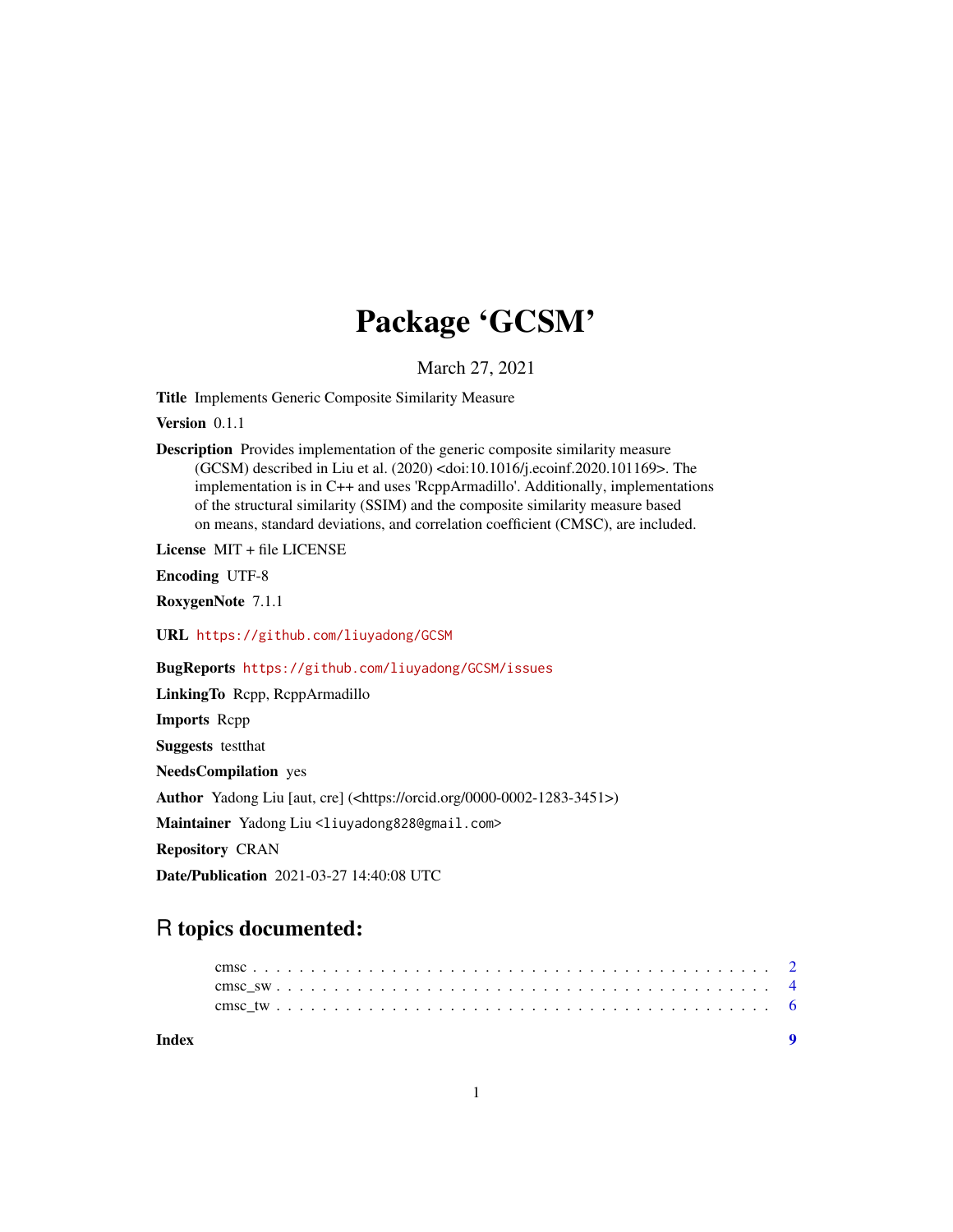#### <span id="page-1-0"></span>Description

Compute composite measures, GCSM or CMSC, between two vectors.

#### Usage

```
cmsc(
 x,
 y,
 rescale = FALSE,
 xmin = NA_real_,
 xmax = NA_real_,
 ymin = NA_real_,
 ymax = NA\_real_comp = "si"\mathcal{L}cmsc_e1(
 x,
 y,
 rescale = FALSE,
 xmin = NA\_real_xmax = NA_{real_ymin = NA_real_,
 ymax = NA\_real_comp = "si"\mathcal{E}cmsc_e2(
 x,
 y,
 rescale = FALSE,
 xmin = NA\_real_xmax = NA\_real_,
  ymin = NA_real_,
 ymax = NA\_real_comp = "si"\mathcal{L}gcsm(
  x,
  y,
  rescale = FALSE,
 xmin = NA_real_,
```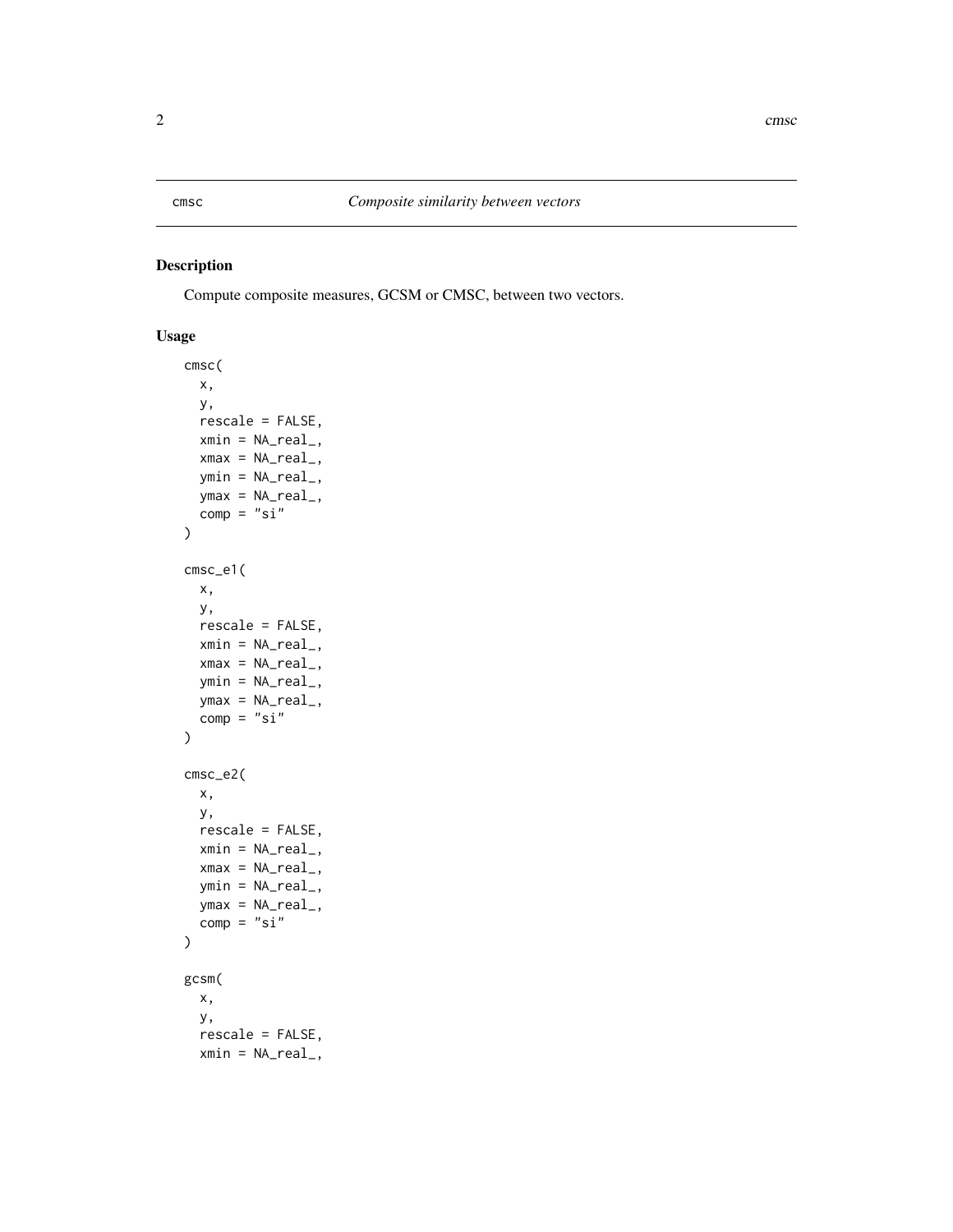cmsc 3

```
xmax = NA_real_,
ymin = NA\_real_ymax = NA\_real_.
comp = "si"
```
#### Arguments

)

| X                      | A vector.                                                                                                      |  |  |  |  |
|------------------------|----------------------------------------------------------------------------------------------------------------|--|--|--|--|
| y                      | The other vector.                                                                                              |  |  |  |  |
| rescale                | Rescale or not before computation.                                                                             |  |  |  |  |
| xmin, xmax, ymin, ymax |                                                                                                                |  |  |  |  |
|                        | Normalization parameters. If NA, are calculated from the ranges of $x$ and $y$ ,<br>respectively. See Details. |  |  |  |  |
| comp                   | Variable to return. If "si", the composite measure, if "s1","s2" or "s3", the<br>corresponding component.      |  |  |  |  |

#### Details

These functions compute composite measures between vectors. Missing values are omitted. Normalization parameters are used to rescale  $x$  and  $y$ , and determine the global minimum (min) and maximum (max). If rescale is TRUE, x and y are rescaled to  $(x-xmin)/(xmax-xmin)$  and  $(y-ymin)/(ymax-ymin)$ ; and set min=0, max=1. If FALSE, min=min(xmin,ymin), max=max(xmax,ymax).

#### Value

A number.

#### Examples

```
x = runif(9)gcsm(x, x)\n  <b>cmsc</b>(x, x)# mean shift
gcsm(x, x - 0.2, xmin = 0, xmax = 1, ymin = 0, ymax = 1)
cmsc(x, x - 0.2, xmin = 0, xmax = 1, ymin = 0, ymax = 1)
gcsm(x, x + 0.2, xmin = 0, xmax = 1, ymin = 0, ymax = 1)\text{cmsc}(x, x + 0.2, x \text{min} = 0, x \text{max} = 1, y \text{min} = 0, y \text{max} = 1)## dissimilarity
y = 1 - x # y is the perfect antianalog of x
gcsm(y, x)gcsm(y, x - 0.2, xmin = 0, xmax = 1, ymin = 0, ymax = 1)gcsm(y, x + 0.2, xmin = 0, xmax = 1, ymin = 0, ymax = 1)# random noise
noise = rnorm(9, mean = 0, sd = 0.2)gcsm(x, x + noise, xmin = 0, xmax = 1, ymin = 0, ymax = 1)\text{cmsc}(x, x + \text{noise}, x \text{min} = \emptyset, x \text{max} = 1, y \text{min} = \emptyset, y \text{max} = 1)## dissimilarity
gcsm(y, x + noise, xmin = 0, xmax = 1, ymin = 0, ymax = 1)
```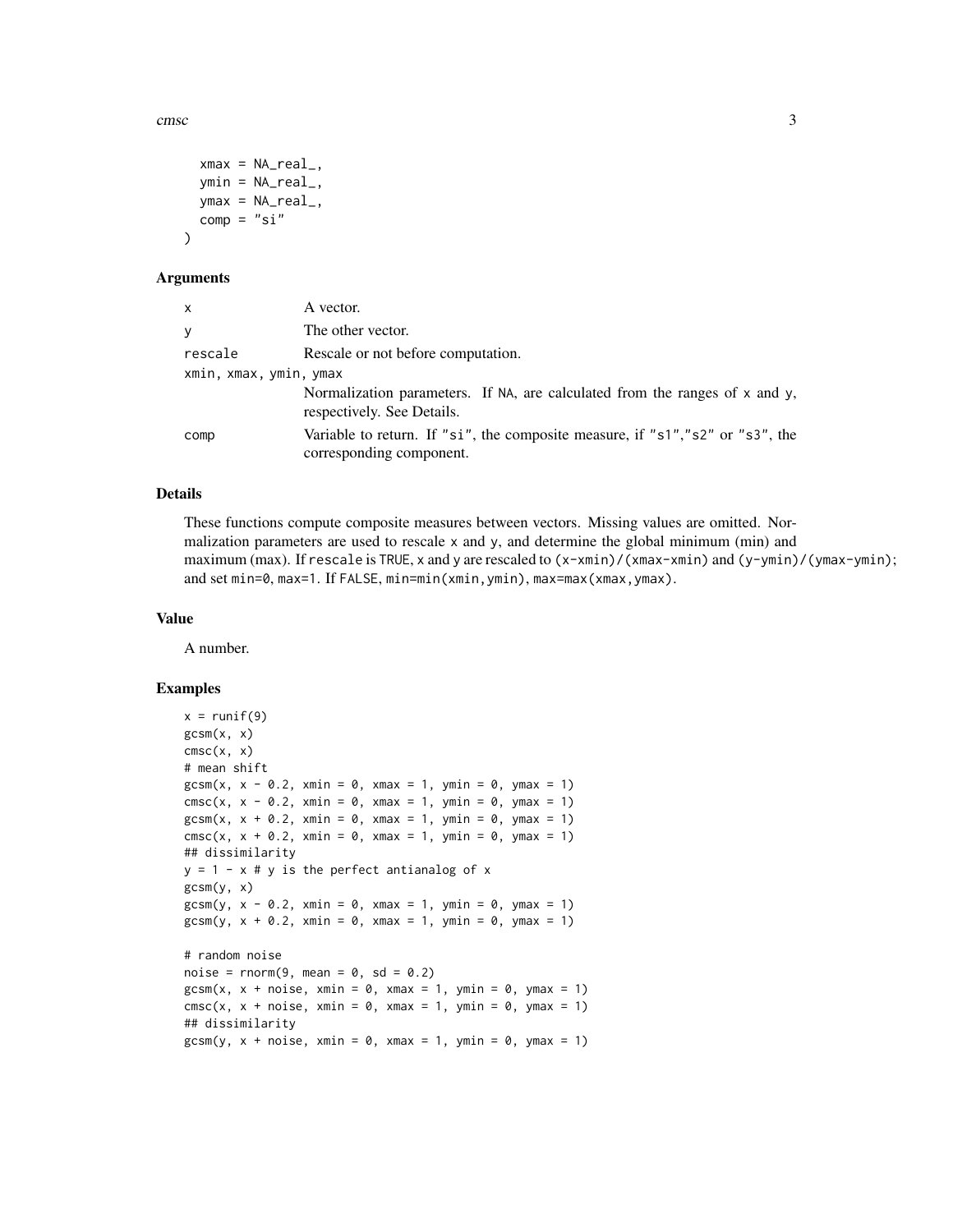<span id="page-3-0"></span>

#### Description

Compute composite measures, GCSM, CMSC or SSIM, on spatial windows.

#### Usage

```
cmsc_sw(
 x,
 y,
 rescale = FALSE,
 xmin = NA\_real_xmax = NA_real_,
 ymin = NA_real_,
 ymax = NA\_real_ksize = 9,globe = FALSE,
 comp = "si")
cmsc_e1_sw(
 x,
 y,
 rescale = FALSE,
  xmin = NA\_real_xmax = NA_{real_ymin = NA_real_,
  ymax = NA\_real_ksize = 9,globe = FALSE,
  comp = "si"\mathcal{E}cmsc_e2_sw(
 x,
 y,
 rescale = FALSE,
 xmin = NA_real_,
 xmax = NA_{real_ymin = NA\_real_ymax = NA\_real_ksize = 9,
 globe = FALSE,
  comp = "si"\mathcal{E}
```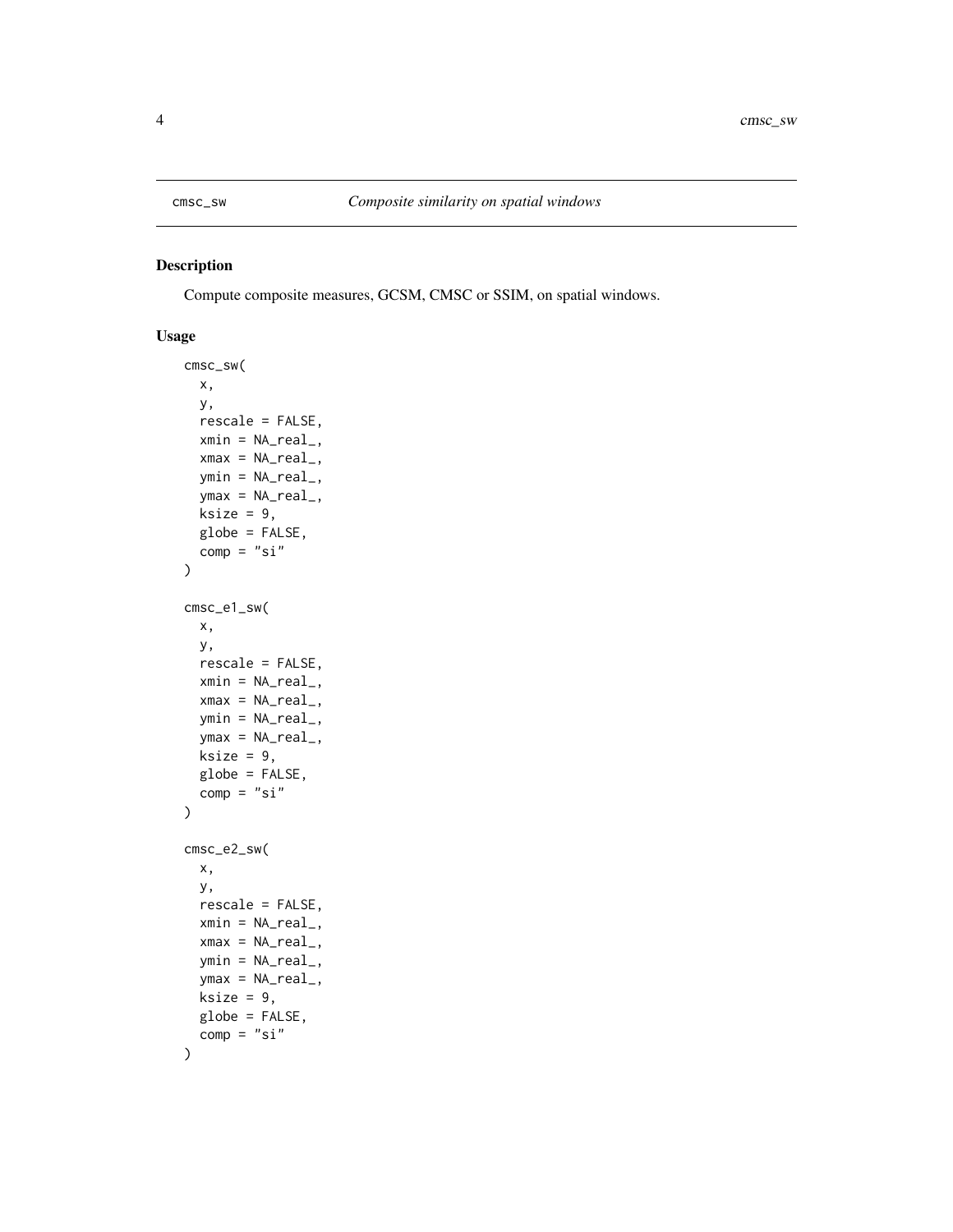cmsc\_sw 5

```
gcsm_sw(
 x,
 y,
  rescale = FALSE,
 xmin = NA_real_,
 xmax = NA_{real_ymin = NA\_real_ymax = NA\_real_ksize = 9,globe = FALSE,
  comp = "si")
ssim_sw(
  x,
 y,
  rescale = FALSE,
 xmin = NA_real_,
  xmax = NA_{real_ymin = NA_real_,
  ymax = NA_{real_ksize = 11,sigma = 1.5,
  globe = FALSE,
  comp = "si"\mathcal{E}
```
#### Arguments

| $\times$               | A matrix.                                                                                                          |
|------------------------|--------------------------------------------------------------------------------------------------------------------|
| y                      | The other matrix.                                                                                                  |
| rescale                | Rescale or not before computation.                                                                                 |
| xmin, xmax, ymin, ymax |                                                                                                                    |
|                        | Normalization parameters. If NA, are calculated from the ranges of x and y,<br>respectively. See Details.          |
| ksize                  | Side length of spatial windows.                                                                                    |
| globe                  | Are data at the global scale? If TRUE, two vertical borders will be padded before<br>computation.                  |
| comp                   | Variable to return. If "si", the composite measure, if "s1","s2" or "s3", the<br>corresponding component.          |
| sigma                  | Standard deviation of Gaussian weighting function depending on the distance<br>between the cell and kernel center. |

#### Details

These functions slide the spatial window over space. Missing values are omitted. Normalization parameters are used to rescale x and y, and determine the global minimum (min) and maximum (max).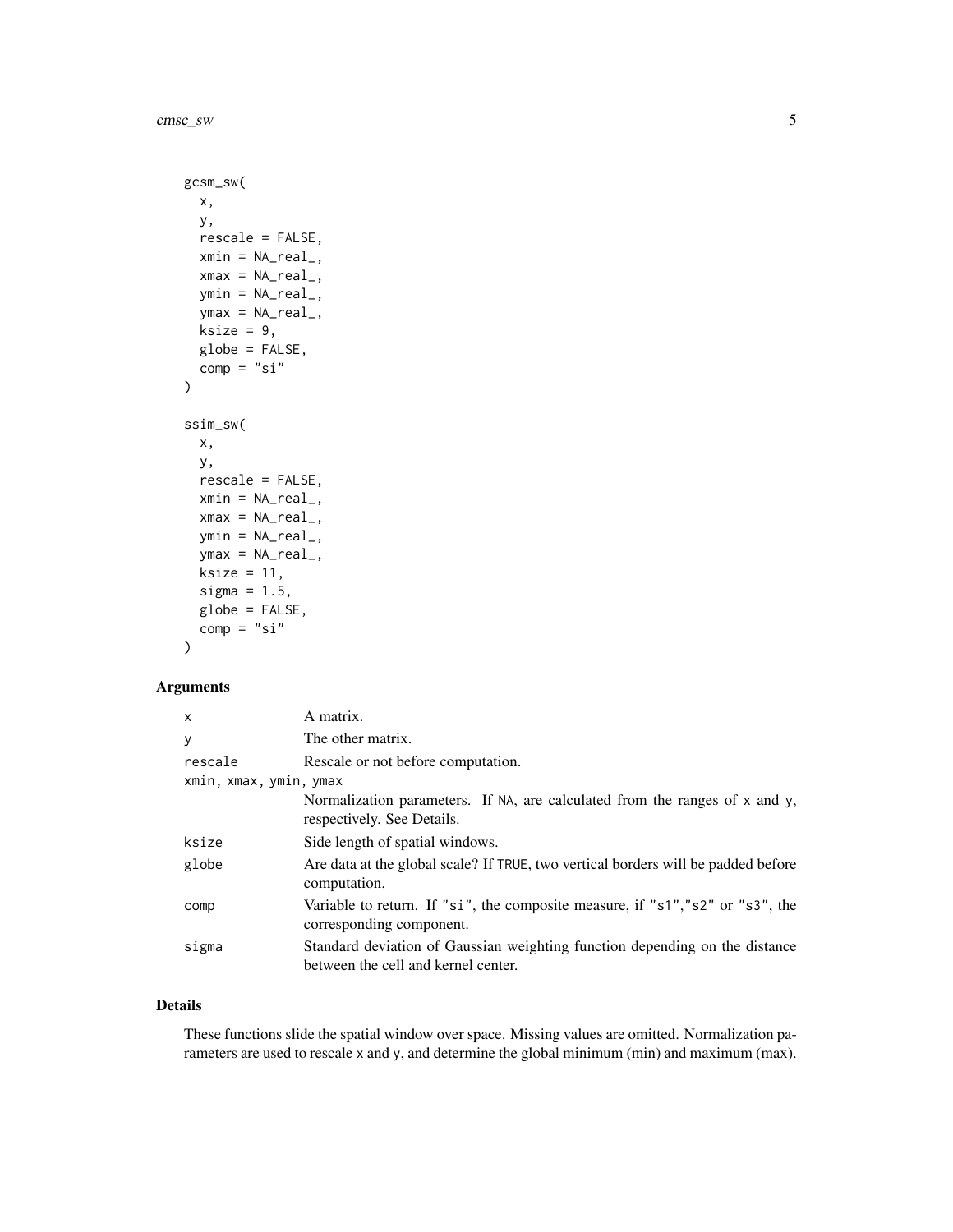<span id="page-5-0"></span>If rescale is TRUE, x and y are rescaled to (x-xmin)/(xmax-xmin) and (y-ymin)/(ymax-ymin); and set min=0, max=1. If FALSE, min=min(xmin,ymin), max=max(xmax,ymax). OpenMP is used for parallel computing.

#### Value

A matrix.

#### Examples

```
x = matrix(runit(36), nrow = 6, ncol = 6)gcsm_sw(x, x + 0.2, xmin = 0, xmax = 1, ymin = 0, ymax = 1, ksize = 3)
\n  \text{cmsc\_sw}(x, x + 0.2, x \text{min} = 0, x \text{max} = 1, y \text{min} = 0, y \text{max} = 1, k \text{size} = 3)\nssim_sw(x, x + 0.2, xmin = 0, xmax = 1, ymin = 0, ymax = 1, ksize = 3)
```
cmsc\_tw *Composite similarity on temporal windows*

#### Description

Compute composite measures, GCSM or CMSC, on temporal windows.

#### Usage

```
cmsc_tw(
  xxx,
 yyy,
  rescale = FALSE,
 xmin = NA\_real_xmax = NA_{real_,
  ymin = NA\_real_ymax = NA_real_,
  comp = "si")
cmsc_e1_tw(
 xxx,
 yyy,
  rescale = FALSE,
  xmin = NA\_real_xmax = NA_{real_,
  ymin = NA\_real_,
 ymax = NA\_real_comp = "si")
cmsc_e2_tw(
```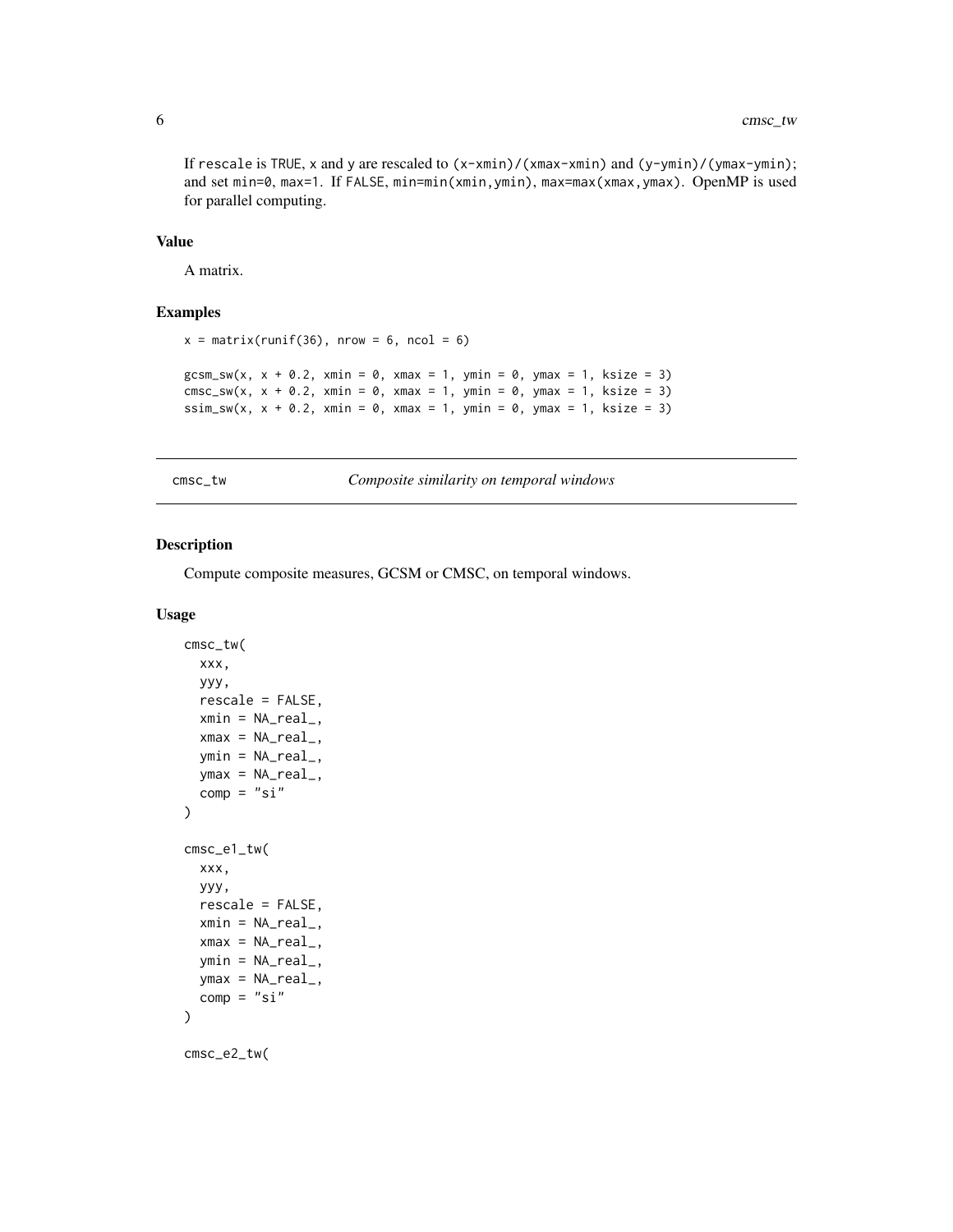cmsc\_tw 7

```
xxx,
 yyy,
 rescale = FALSE,
 xmin = NA_real_,
 xmax = NA_{real_ymin = NA_real_,
 ymax = NA_real_,
 comp = "si"\lambdagcsm_tw(
 xxx,
 yyy,
 rescale = FALSE,
 xmin = NA\_real_xmax = NA_real_,
 ymin = NA_real_,
 ymax = NA\_real_comp = "si"
```

```
\lambda
```
#### Arguments

| XXX                    | A 3-d array with the 3rd dimension representing time.                                                         |
|------------------------|---------------------------------------------------------------------------------------------------------------|
| yyy                    | The other 3-d array.                                                                                          |
| rescale                | Rescale or not before computation.                                                                            |
| xmin, xmax, ymin, ymax |                                                                                                               |
|                        | Normalization parameters. If NA, are calculated from the ranges of xxx and yyy,<br>respectively. See Details. |
| comp                   | Variable to return. If "si", the composite measure, if "s1","s2" or "s3", the<br>corresponding component.     |

#### Details

These functions slide the temporal window over space. Missing values are omitted. Normalization parameters are used to rescale xxx and yyy, and determine the global minimum (min) and maximum (max). If rescale is TRUE, xxx and yyy are rescaled to (xxx-xmin)/(xmax-xmin) and (yyy-ymin)/(ymax-ymin); and set min=0, max=1. If FALSE, min=min(xmin,ymin), max=max(xmax,ymax). OpenMP is used for parallel computing.

#### Value

A matrix.

#### Examples

 $x = array(runif(81), dim = c(3, 3, 9))$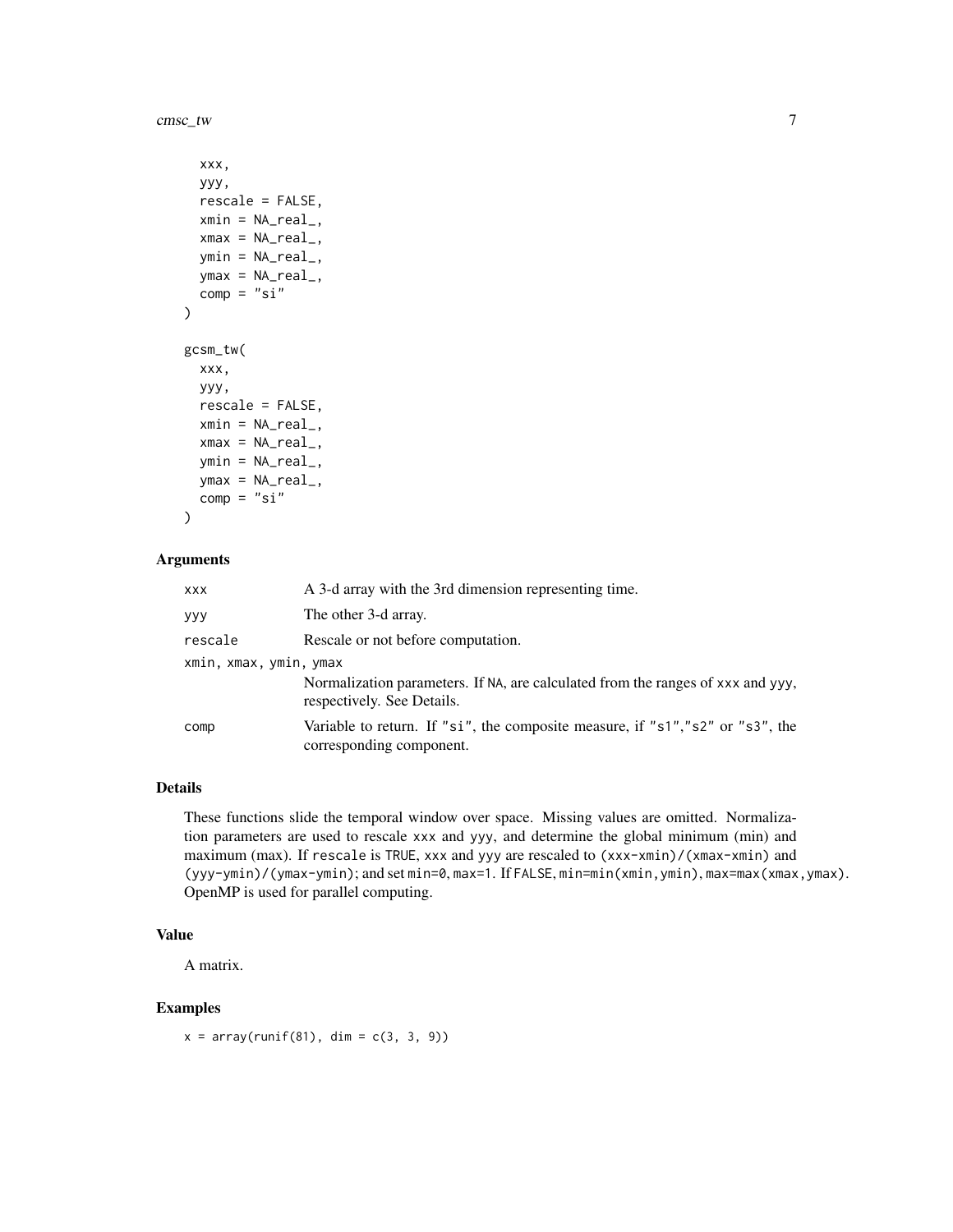$gcsm_{t}w(x, x + 0.2, xmin = 0, xmax = 1, ymin = 0, ymax = 1)$  $cmsc_{x}$  x + 0.2, xmin = 0, xmax = 1, ymin = 0, ymax = 1)